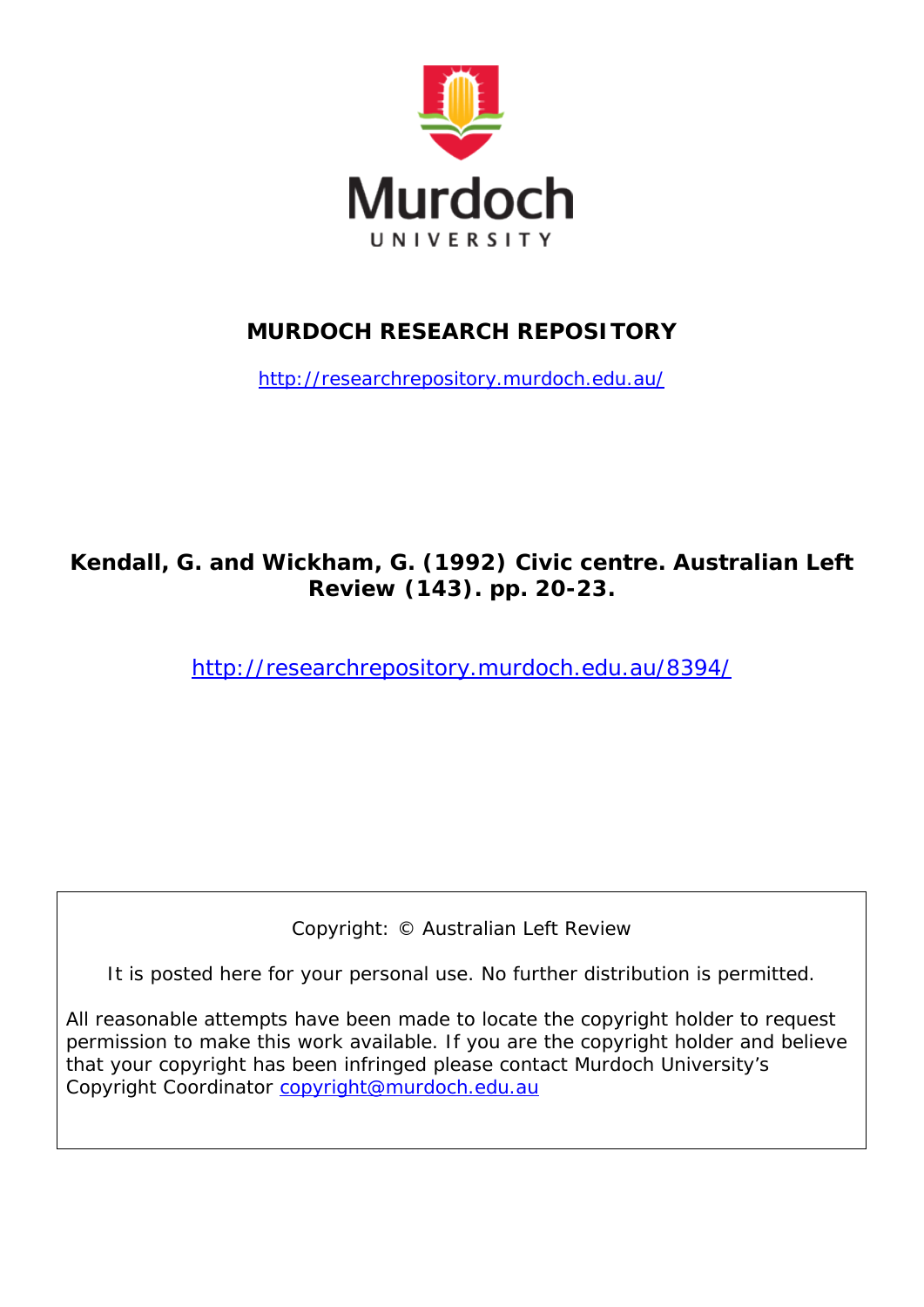## CIVIC Centre

*The values of social citizenship are often seen as a democratic ideal for the 21st century. Gary Wickham and Gavin Kendall demur. They argue that citizenship is in reality a technical device for government, and that the grand social claims for it need to be scaled down. .* 

itizenship is catching a lot more attention on the Left of the political spectrum these days. As hopes (and/or desires) fade for apocalyptic social change, many on the Left are turning to older ambitions traditionally associated with liberalism, and in particular liberal democracy. One of these ambitions is an expanded notion of social citizenship. In recent years, citizenship has been adopted as a key principle in the political armoury of many on the Left. This has given the term a deceptively 'progressive' tinge.

Yet we want to argue here that while citizenship as a value has its merits, the Left should not get carried away'by it. While it is often seen by liberals and radicals alike as a means of guaranteeing certain political putcomes, we want to argue that it is better seen as a technical tool, a device used by governemnt in managing populations, and one which guarantees no outcomes. If a government wants to improve the quality of life in a particular city, for example, or to promote the benefits of ethnic and cultural diversity, it will usually aim to do this by trying to make better citizens. It will try to make people proud to live and work in the city concerned and/ or it will attempt to make a more tolerant body of citizens.

However, the role of citizenship is also rather more extensive than this. In being a technical device, citizenship involves governments actually 'making' citizens. That is, citizenship is concerned with forming certain types of persons as citizens-and, more particularly, as certain types of citizens, depending on the specific imperative of the *pari*  ticular government concerned. This actual formation of citizens involves definite administrative techniques on the part of governments-techniques, if you like, of citizen manufacture. The aim of these techniques is to identify needs and, at the same time, to begin to address these needs. This means constant calculation and assessment. These

**<** 

ALR: SEPTEMBER 1992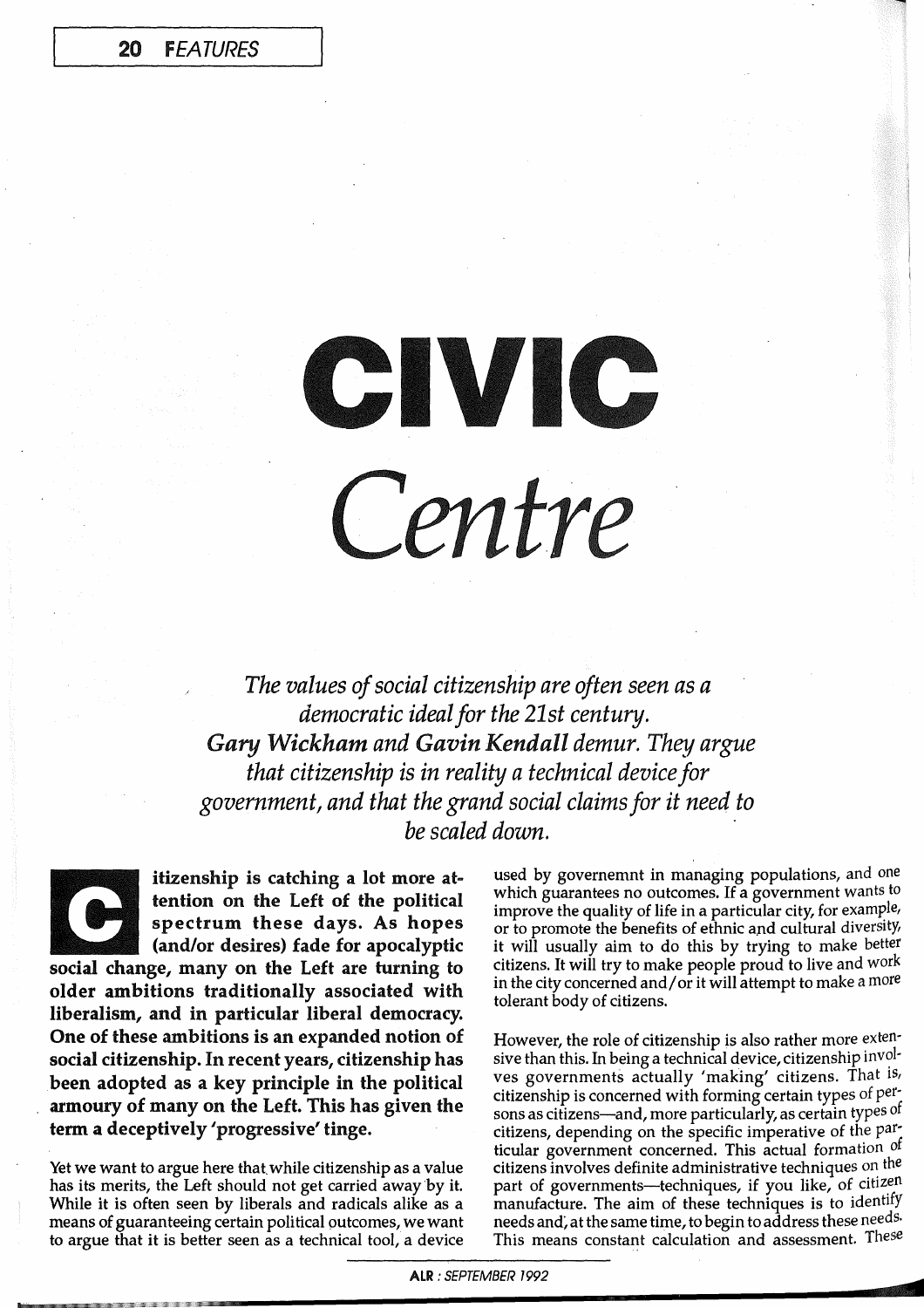

techniques of calculation and assessment vary in form depending on the requirements of the specific government concerned, and on the mode of government involved. For example, there has been a shift in modern western countries from the middle of the 18th century onwards to a mode of government featuring much greater reliance on bureaucracy. This new 'modern' mode of government has Involved the rise of certain. bureaucratic techniques of calcUlation and assessment which concentrate on more detailed records ('statistics') about each member of the population. The specific practical techniques of calculation are closely related to the sort of 'citizen formation' a particular government can aim to produce.

This point can be reinforced by comparing techniques of citizen manufacture used in the ancient Roman census with these modern bureaucratic techniques. In republican Rome a census was held every five years.<sup>1</sup> The site for the census was the *campus martinus,* the military training ground. It was the responsibility of the censor to register each citizen. However, registration meant something quite different then: itwasan audit of a citizen's wealth and of his (women were not citizens in ancient Rome) moral character. The census even involved a purifying act of sacrifice, the *lustrum.* Compare this with the modern techniques of citizen calculation and assessment we discussed above, which simply record information about citizens and render this information statistical, ready for a variety of purposes.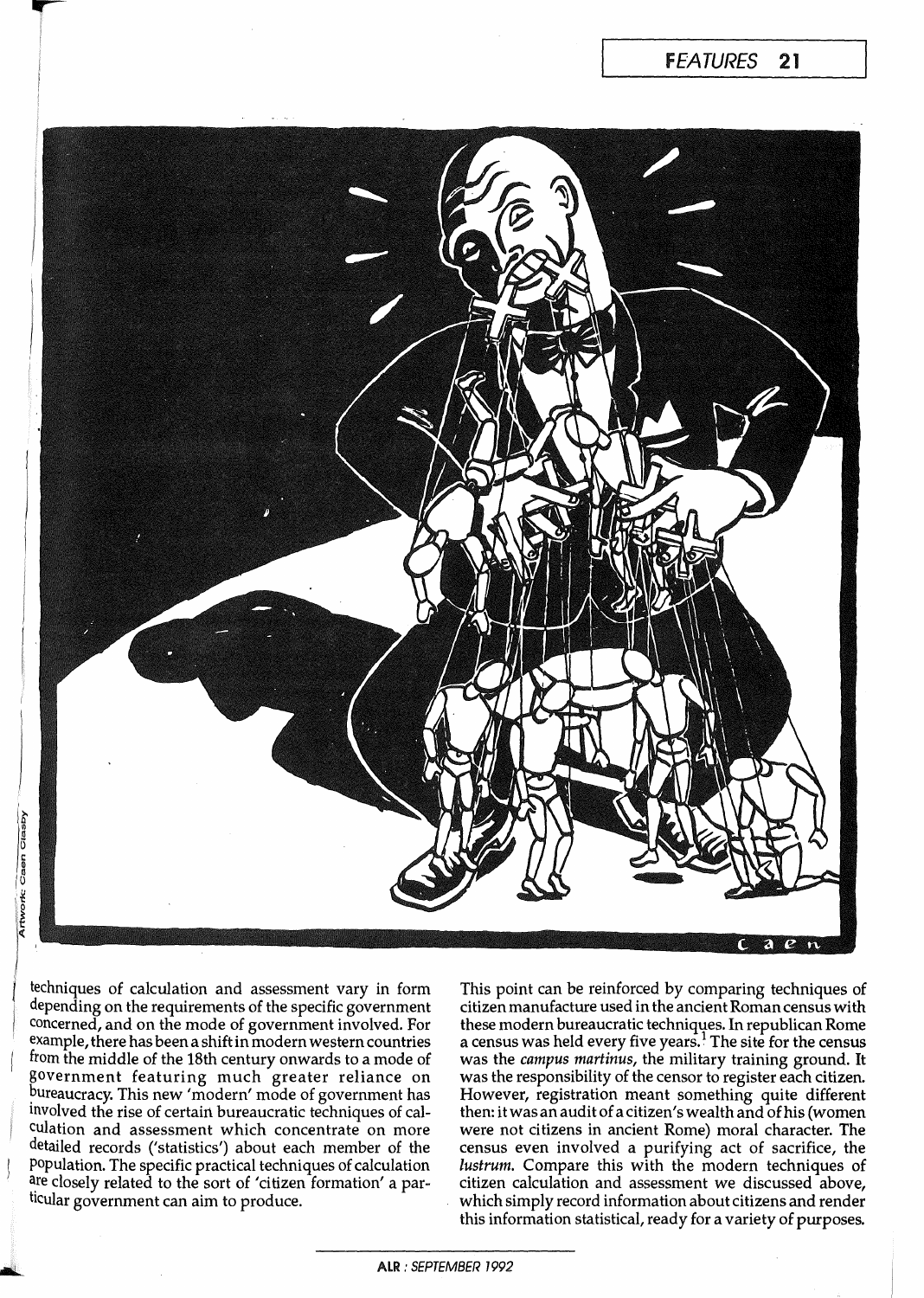## 22 FEATURES

Alongside these administrative techniques of citizen manufacture we must, of course, locate more direct techniques aimed at the formation of the citizenry-that is, particular direct forms of citizen training (especially in the field of education). For example, in the west, attempts to develop literate populations through the techniques of mass education were at first tied to a desire to guarantee the piety of the individual. Over the last 100 years or so, however, the instilling of literacy into the population has become linked, rather, to a different double aim. The first aim is to try to allow the citizen to develop his or her potential to the full. The second is, as Ian Hunter has argued (ALR 136), to train individuals to take up specific social and economic roles in society at large. We would argue that this double aim has managed to remain intact despite the fact that these aims often pull in opposite directions, as Hunter has outlined.

However, when citizenship is considered as a tool of government the distinction between the governor and the governed starts to become blurred. Citizeris are expected to be both governors of themselves, and at the same time, objects of government. This is how they are both objects and devices of government. The examples we have offered so far bear this out.

Again, in being a tool of government, citizenship is (as we hinted above) widely taken by its supporters to be an ideal, something to be achieved and something worth achieving. This appears to cut across our notion of citizenship as a

technical device of government-it suggests that the tech.  $\frac{1}{\sqrt{1+\frac{1}{\sqrt{1+\frac{1}{\sqrt{1+\frac{1}{\sqrt{1+\frac{1}{\sqrt{1+\frac{1}{\sqrt{1+\frac{1}{\sqrt{1+\frac{1}{\sqrt{1+\frac{1}{\sqrt{1+\frac{1}{\sqrt{1+\frac{1}{\sqrt{1+\frac{1}{\sqrt{1+\frac{1}{\sqrt{1+\frac{1}{\sqrt{1+\frac{1}{\sqrt{1+\frac{1}{\sqrt{1+\frac{1}{\sqrt{1+\frac{1}{\sqrt{1+\frac{1}{\sqrt{1+\frac{1}{\sqrt{1+\frac{1}{\sqrt{1+\frac{1}{\sqrt{1+\frac{1}{\sqrt{1+\frac{1}{\sqrt{1+\frac{1$ whereas we are suggesting it may serve any political project. This, as we shall outline below, is one of the reasons for dampening our expectations of the benefits of citizen. ship for the particular political aims of, for instance, social democrats.

c

So far so good for citizenship and government. The picture we have painted suggests government working well using citizenship as one of its key devices. In the remainder of this article we aim to unsettle this picture of smooth efficiency. Consider, first, our previous idea that citizenship is an ideal and the proposition that this cuts across our notion of technical citizenship.

As a technical device of government, citizenship involves training people to understand citizenship as a good thing, a 'natural' way of behaving for advanced, civilised beings. Hence the, technical nature of citizenship actually *contains*  the ideal of citizenship, and the claims about it as an ideal are meaningless. Such claims have no grounds beyond this technical realm. Furthermore, this means citizenship can be equally well claimed as an ideal by any governmental system across the political spectrum. Fascists, communists and social democrats can each use the technical device of citizenship for their own ends if they each put in the, necessary work. And each use will inevitably (if it is done properly) produce, as part of its technical operation,



ALR : *SEPTEMBER 7992*